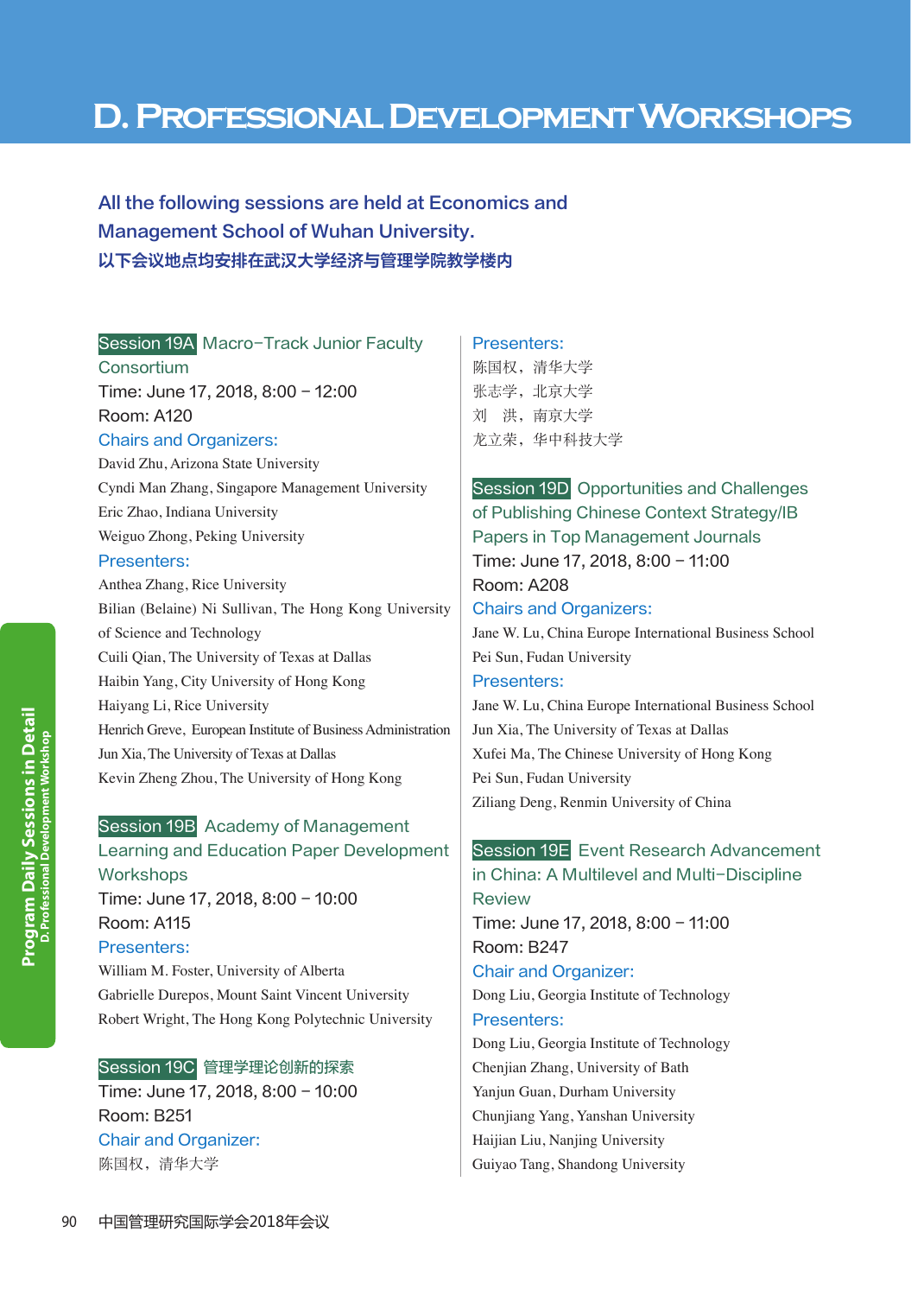# Session 19F Chinese Management Research Incubator: Relevance, Rigor, and **Responsibility**

Time: June 17, 2018, 8:00 - 11:00 Room: B129

#### Chairs and Organizers:

Zhenyu Yuan, University of Iowa Helen H. Zhao, The University of Hong Kong Panelists:

Xu Huang, Hong Kong Baptist University Chun Hui, The University of Hong Kong Anne Tsui, University of Notre Dame

### Presenters:

Zhijun Chen, Shanghai University of Finance and Economics Hong Deng, University of Durham Jason Lei Huang, Michigan State University

Jack Ting-Ju Chiang, Peking University Jia (Jasmine) Hu, The Ohio State University Kaifeng Jiang, The Ohio State University Ning Li, The University of Iowa

### Session 19G Grounded Theory Methodology

in Chinese Management Research Time: June 17, 2018, 8:00 - 12:00 Room: B224

### Chairs and Organizers:

Yuting Jane Zhuang, Pacific International Hotel Management School

### Presenters:

Lianjuan Wang, Beijing University of Post and Telecommunication Babak Zahraie, Lincoln University André M. Everett, University of Otago

#### Session 19H 如何参验理论边界?

Time: June 17, 2018, 8:00 - 12:00 Room: B127 Chairs and Organizers:

孙 黎,美国洛厄尔麻省大学 李 平,宁波诺丁汉大学

#### Presenters:

井润田,上海交通大学 房晓辉,瑞典斯德哥尔摩商学院

# Session 19J Doing Qualitative Research in China

Time: June 17, 2018, 8:00 - 11:00 Room: B204 Chair and Organizer: Tian Wei, Fudan University Presenters:

Tian Wei, Fudan University Shameen Prashantham, China Europe International Business School Tony Fang, Stockholm University

### Session 19K Revisiting Course Design:

How to Bring "Real World Experience" to the Classroom? Time: June 17, 2018, 8:00 - 10:00 Room: A421 Organizers: Shea Fan, RMIT University

Xuan Feng, Nottingham University Business School China Emilie Lapointe, Nottingham University Business School China Presenters:

Jason Downs, RMIT University Yi Ruan, Nottingham University Business School China

#### Session 19L 如何以社会网方法研究关系:从博特

的关系定义谈起 Time: June 17, 2018, 8:00 - 11:00 Room: B228 Presenter: 罗家德,清华大学

# Session 20A AMD Workshops: Empirical

Abduction as a Basis for Discovery & Theory **Development** Time: June 17, 2018, 10:00 - 12:00 Room: A115 Presenters: Peter A. Bamberger, Tel Aviv University Junqi Shi, Sun Yat-Sen University

# Session 20B How to Engage Responsible Research for a Better World Time: June 17, 2018, 10:00 - 12:00 Room: B251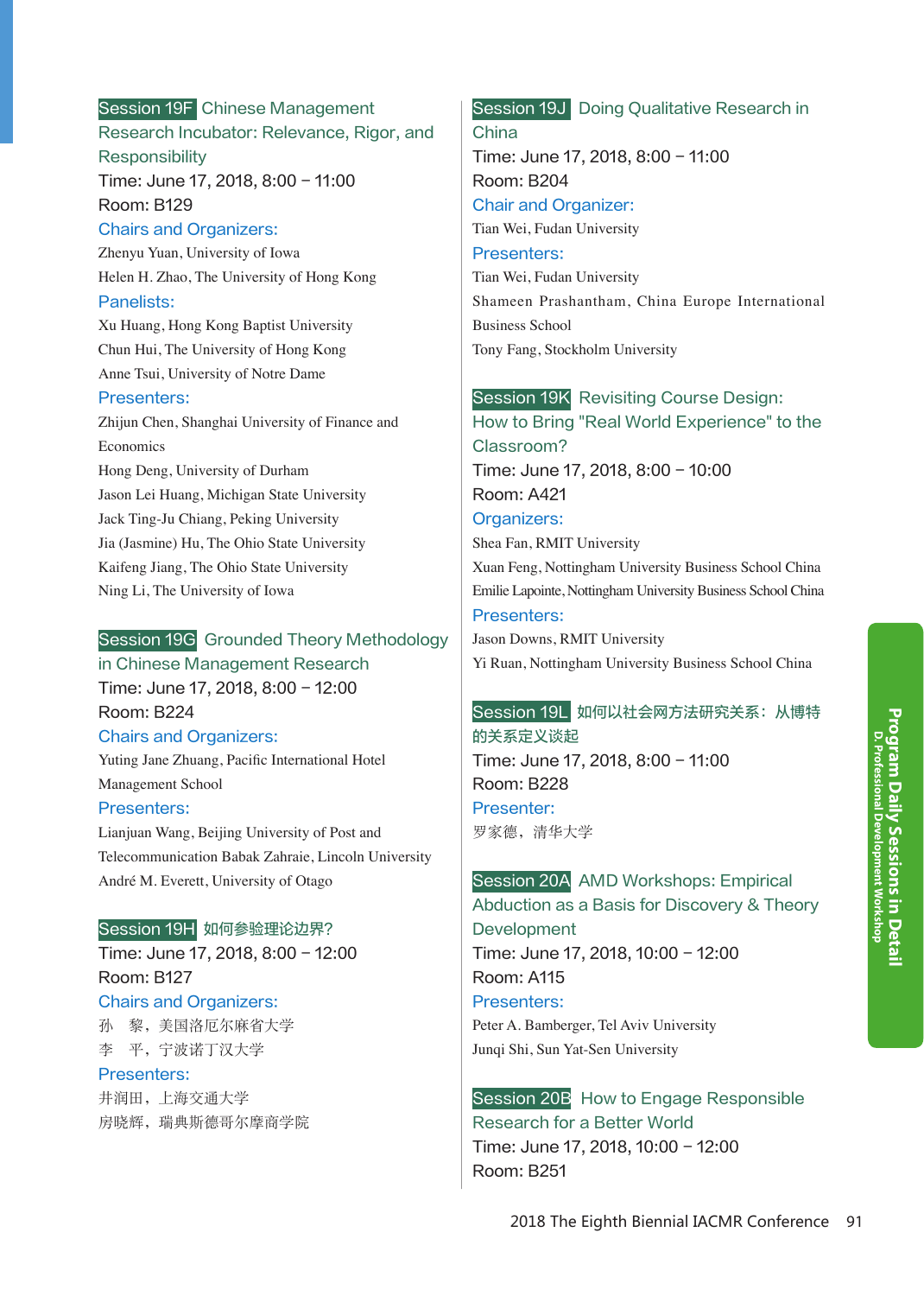#### Chairs and Organizers:

Aichia Chuang, National Taiwan University Chris Marquis, Harvard University / Cornell University Anne Tsui, University of Notre Dame

#### Panelist:

Michael Frese, National University of Singapore Heli Wang, Singapore Management University Jianjun Zhang, Peking University Eric Zhao, Indiana University Discussant: Henrich Greve, INSEAD

### Session 20C Learning, Teaching and

Publishing with Business Cases Time: June 17, 2018, 10:00 - 12:00 Room: A421 Chair and Organizer:

William X. Wei, Grant MacEwan University

#### Presenters:

Jingyue Xu, Renmin University of China Spring Liu, Chinese Academy of Social Sciences / Social Science Academic Press Jinsheng Li, Nanjing Normal University School of Business Tao Yue, Erasmus University William X. Wei, Grant MacEwan University Juan Shan, Shanghai University Denghua Yuan, Guangdong University of Foreign Studies

### Session 21A Macro-Track Doctoral

**Consortium** Time: June 17, 2018, 13:00 - 17:00 Room: A120 Chairs and Organizers:

Cyndi Man Zhang, Singapore Management University Eric Zhao, Indiana University Weiguo Zhong, Peking University David Zhu, Arizona State University Presenters:

Anthea Zhang, Rice University Bilian Ni Sullivan, The Hong Kong University of Science and Technology Haibin Yang, City University of Hong Kong Henrich Greve, INSEAD Jason Shaw, The Hong Kong Polytechnic University

Jun Xia, The University of Texas at Dallas Liangding Jia, Nanjing University

### Session 21B QCA方法原理、应用与论文发展工 作坊

Time: June 17, 2018, 13:00 - 17:00 Room: B129 Chairs and Organizers: 杜运周,东南大学 Adrian Dusa, University of Bucharest

贾良定,南京大学 魏 江,浙江大学 阎海峰,华东理工大学

Presenters:

Johannes Meuer, ETH Zurich Phillip Kim, Babson College

# Session 21C Connecting East and West to Develop Chinese Indigenous Leadership and Tackle Societal Challenges Time: June 17, 2018, 13:00 - 15:00 Room: B224 Presenters: Yijun Xing, Beijing Jiao Tong University Yipeng Liu, Newcastle University

Yadong Wang, Capital Medical University

# Session 21D How Do Local Scholars Conduct High-Quality Research in OB? Time: June 17, 2018, 13:00 - 16:00 Room: B251 Chair and Organizer: Yan Zhang, Peking University Presenters:

Xin Wei, University of International Business and Economics Yang Sui, University of Science and Technology Beijing

Xin Qin, Sun Yat-sen University Jingjing Yao, IÉsen School of Management

### Session 21E 共享经济与互联网+时代的战略创新

Time: June 17, 2018, 13:00 - 17:00 Room: B247 Chair and Organizer: 姚小涛, 西安交通大学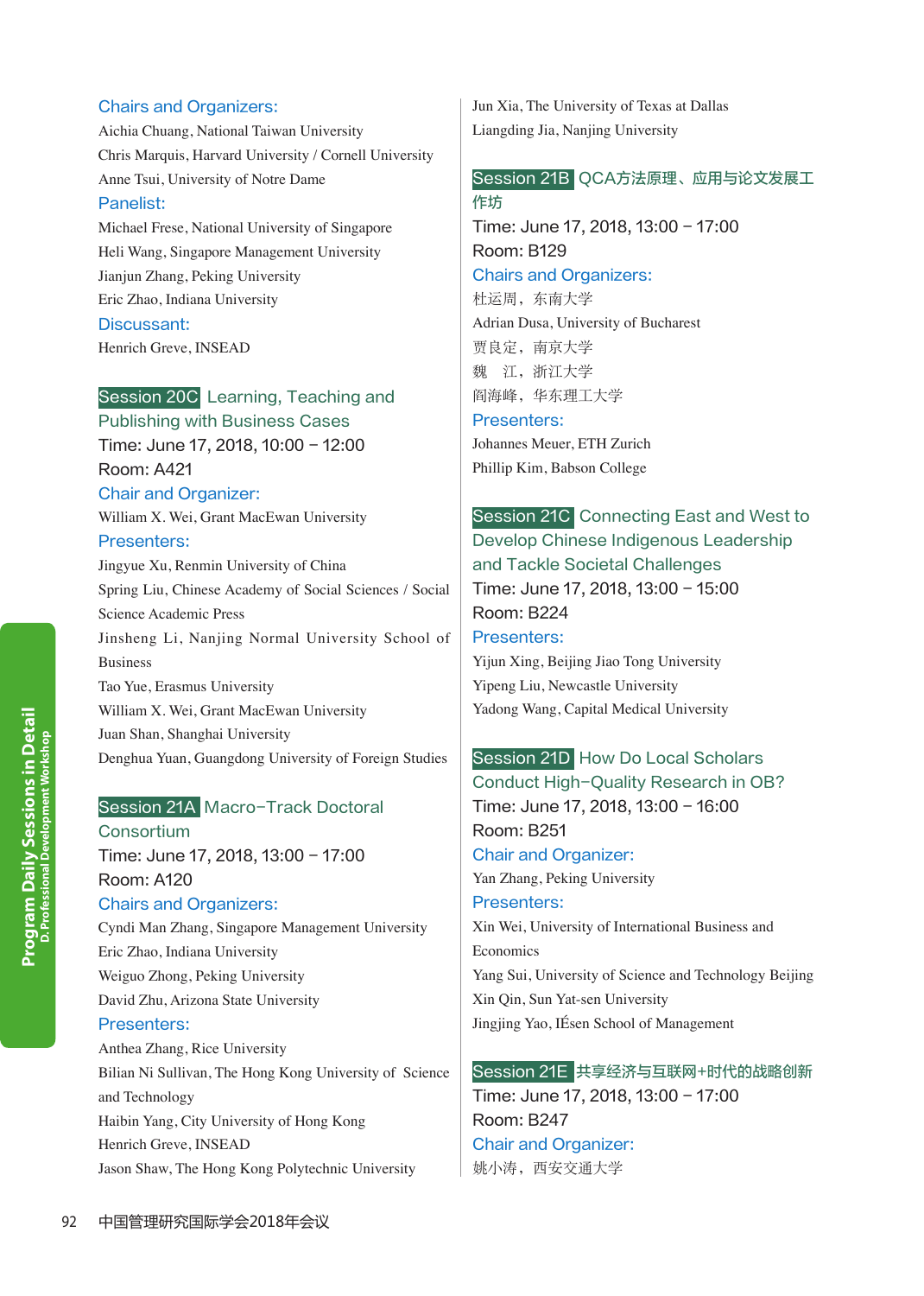#### Presenters:

于晓宇, 上海大学 李东红,清华大学 杜义飞,电子科技大学 杜运周,东南大学 姚小涛,西安交通大学 徐雨森,大连理工大学 曹仰锋,北京大学 谢洪明,浙江工业大学

# Session 21F A Philosophy of Management

Research Course Time: June 17, 2018, 13:00 - 17:00 Room: B208

#### Chairs and Organizers:

Limin Chen, Wuhan University Wu Wei, Wuhan University Weiguo Zhong, Peking University

#### Presenters:

Anne Tsui, University of Notre Dame Limin Chen, Wuhan University Liangding Jia, Nanjing University Yan Jiang, Nanjing University Runtian Jing, Shanghai Jiao Tong University Xuhong Li, Fudan University Jian Liang, Shanghai Jiao Tong University Shengjiang Mo, Zhejiang University

# Session 21G Workshops on Research -

Practice Balancing as the Third Way Time: June 17, 2018, 13:00 - 17:00 Room:A115

### Chairs and Organizers:

Peter Ping Li, University of Nottingham Ningbo China Xiao Wang, Xi'an Jiaotong - Liverpool University Presenters:

Xielin Liu, University of Chinese Academy of Sciences Harvey Chen, Center for Creative Leadership (USA) Greater China

# Session 21H How to Publish English Papers and English Books?

Time: June 17, 2018, 13:00 - 15:00 Room: A421

### Chairs and Organizers:

James Jian - Min Sun, University of Auckland Kai Zhang, Renmin University of China Dong Liu, Georgia Institute of Technology Lynda Jiwen Song, Renmin University of China Shuye Wang, Renmin University of China Karin Sanders, University of New South Wales Michael Carney, Concordia University Song Chang, Renmin University of China

# Session 21J Developing Your Career at

the Early Stage: Lessons from Outstanding Junior Scholars Time: June 17, 2018, 13:00 - 16:00 Room: B127 Chairs and Organizers: Jingzhou Pan, Tianjin University Wenhao Luo, North China University of Technology

# Presenters:

Han Jiang, University of Arizona Ning Li, University of Iowa Dong Liu, Georgia Institute of Technology Yi Ou, National University of Singapore Jun Xia, University of Texas at Dallas Jing Zhu, The Hong Kong University of Science and Technology

### Session 21K 如何教创业

Time: June 17, 2018, 13:00 - 15:00 Room: A204 Chairs and Organizers:

- 杨 迤,美国洛厄尔麻省大学 孙 黎,美国洛厄尔麻省大学
- 李 涌,纽约州立大学

Business School

# Session 22A Big Data Analytics as Research Methodology for Management Research Time: June 17, 2018, 15:00 - 17:00 Room: B224 Chairs and Organizers: Guo Bai, China Europe International Business School Shameen Prashantham, China Europe International

Program Daily Sessions in Detail<br><sup>D. Professional Development Workshop</sup> **Program Daily Sessions in Detail D. Professional Development Workshop**